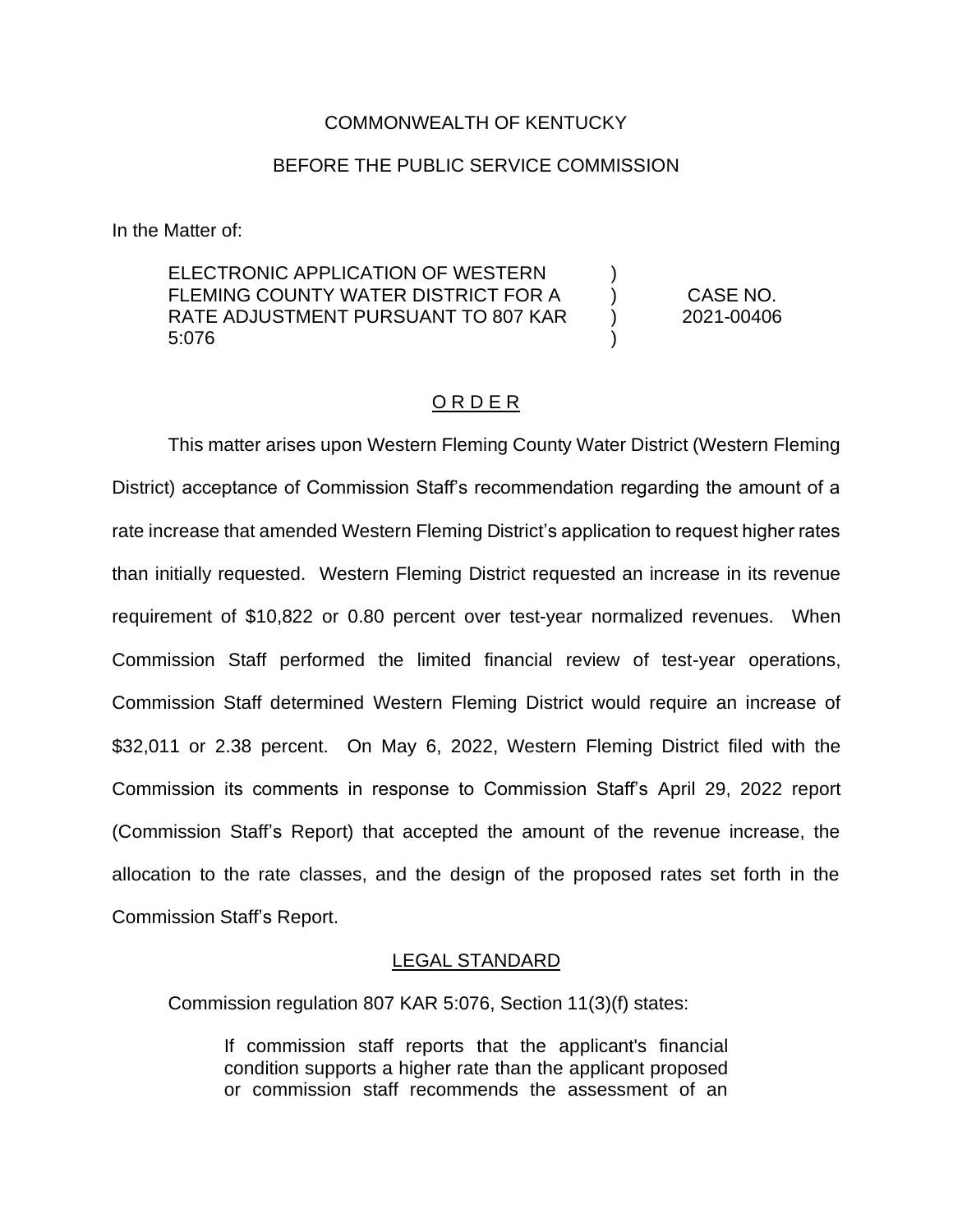additional rate or charge not proposed in the application and commission staff's proposed rates produce a total increase in revenues that exceeds 110 percent of the total increase in revenues that the applicant's proposed rates will produce and the applicant amends its application to request commission staff's proposed rates, the commission shall order the applicant to provide notice of the finding or recommendation to its customers.

Commission regulation 807 KAR 5:076, Section 7(1), provides that an application for an alternative rate adjustment (ARF) may not place the proposed rates into effect until the Commission approves those rates or six months from the date of filing an application.

Commission regulation 807 KAR 5:001, Section 4(5), provides that amendment of an application shall not relate back to the date of the filing of the original application unless the Commission orders otherwise.

## DISCUSSION AND FINDINGS

As an initial matter, when Western Fleming District accepted Commission Staff's proposed increase of \$32,011, Western Fleming District accepted rates that produced a total increase that exceeds the revenue initially proposed by \$10,822 or is 295.80 percent of the original proposed rates<sup>1</sup>. Consistent with 807 KAR 5:076, Section 11(3)(f), because Western Fleming District amended its application on May 6, 2022, when it accepted the revenue increase proposed by Commission Staff that exceeded the 110 percent threshold, and because the amended application does not relate back to the original application, shall not place the proposed rates into effect until the Commission issues an Order approving the rates or November 6, 2022, which is six months from the date the application was amended, whichever comes first.

<sup>1</sup> \$32,011 (Increase Recommended by Commission Staff) ÷ \$10,822 (Wester Fleming District's Original Request) = 295.80%.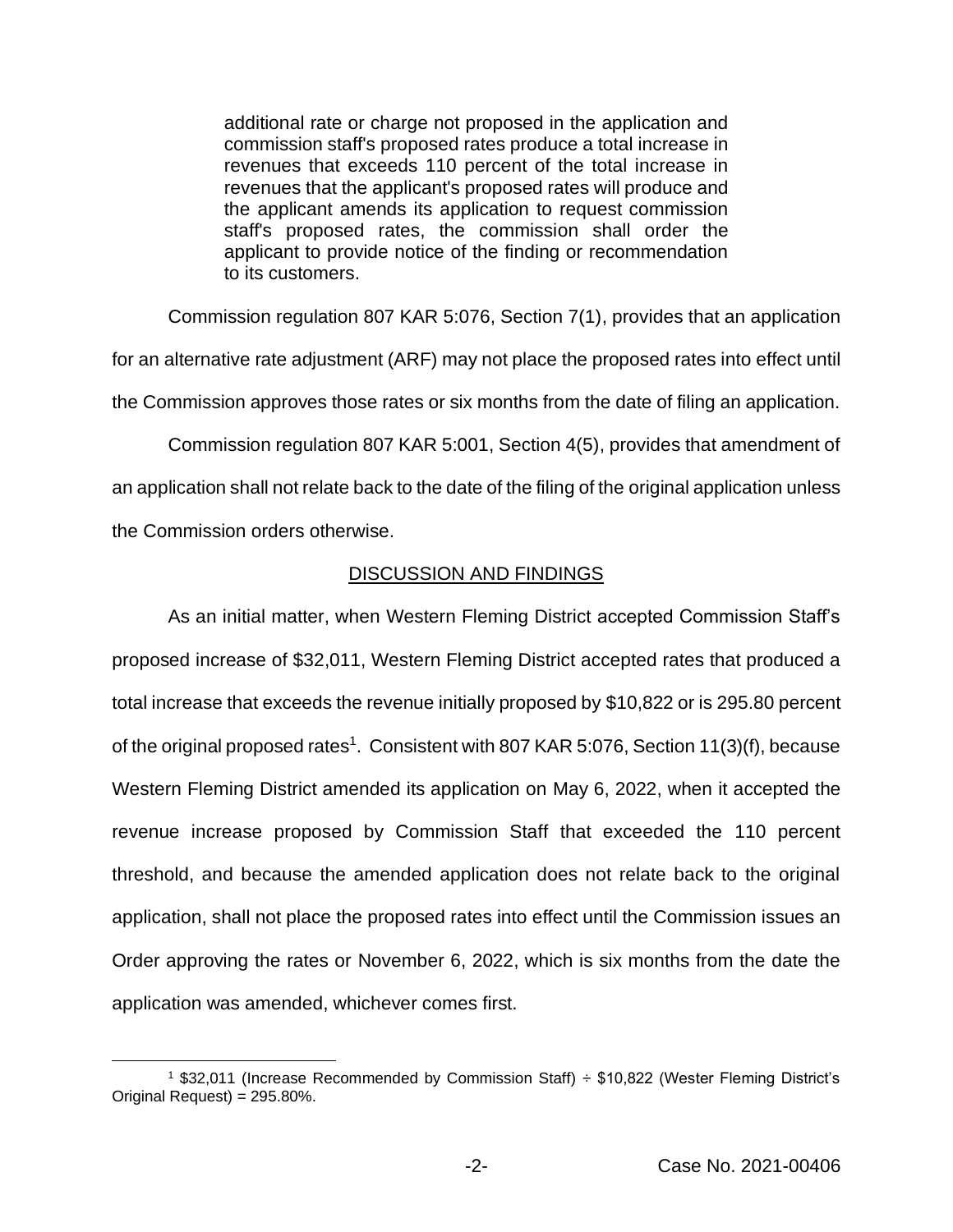Because Western Fleming District accepted rates that exceed the regulatory threshold for renotice, the Commission finds that Western Fleming District should provide notice of the proposed rate increase to its customers. Within 14 days of the date of this Order, Western Fleming District shall notify its customers of the implementation of the rates calculated in the Commission Staff's Report by publishing notice of the increase in a newspaper of general circulation in its territory or placing an insert in bills rendered to its customers. The customer notice shall contain the information set forth in the Appendix to this Order.

IT IS THEREFORE ORDERED that:

1. Western Fleming District's amended application is accepted as filed as of May 6, 2022.

2. Western Fleming District shall not place the proposed rates into effect until the Commission issues an Order approving the rates or six months from the date the application was amended, whichever comes first.

3. Within 14 days of the date of this Order, Western Fleming District shall notify its customers of the implementation of the rates calculated in the Commission Staff's Report by publishing notice of the increase in a newspaper of general circulation in its territory or placing an insert in bills rendered to its customers. The customer notice shall contain the information set forth in the Appendix to this Order.

4. Western Fleming District shall provide proof of publication of the notice to the Commission no later than 30 days from the date of this Order.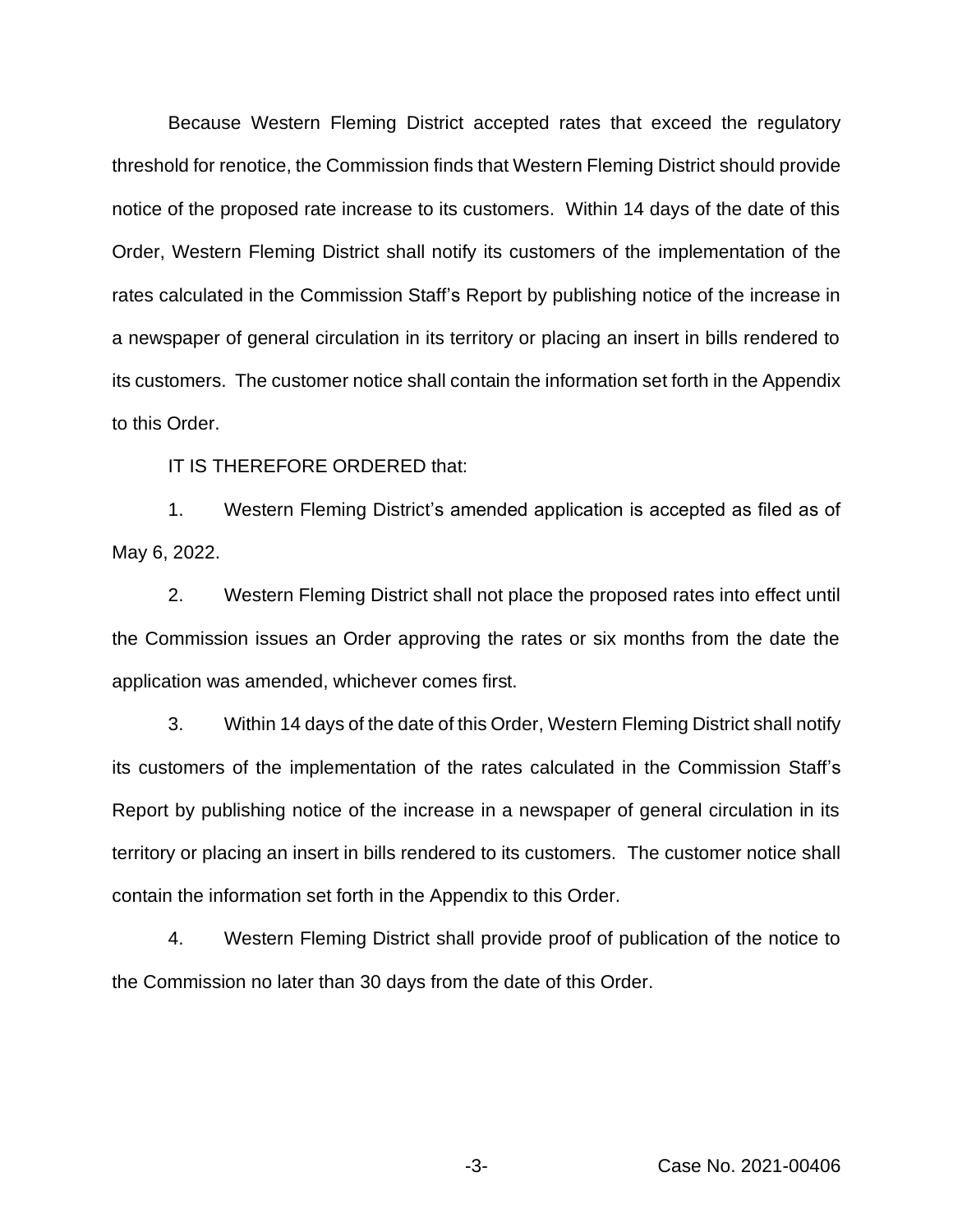5. If the Commission does not receive any written requests for intervention or a hearing in this matter within 30 days of publication of new rates, this case shall stand submitted to the Commission for a decision based upon the existing record.

# [REMAINDER OF PAGE INTENTIONALLY LEFT BLANK]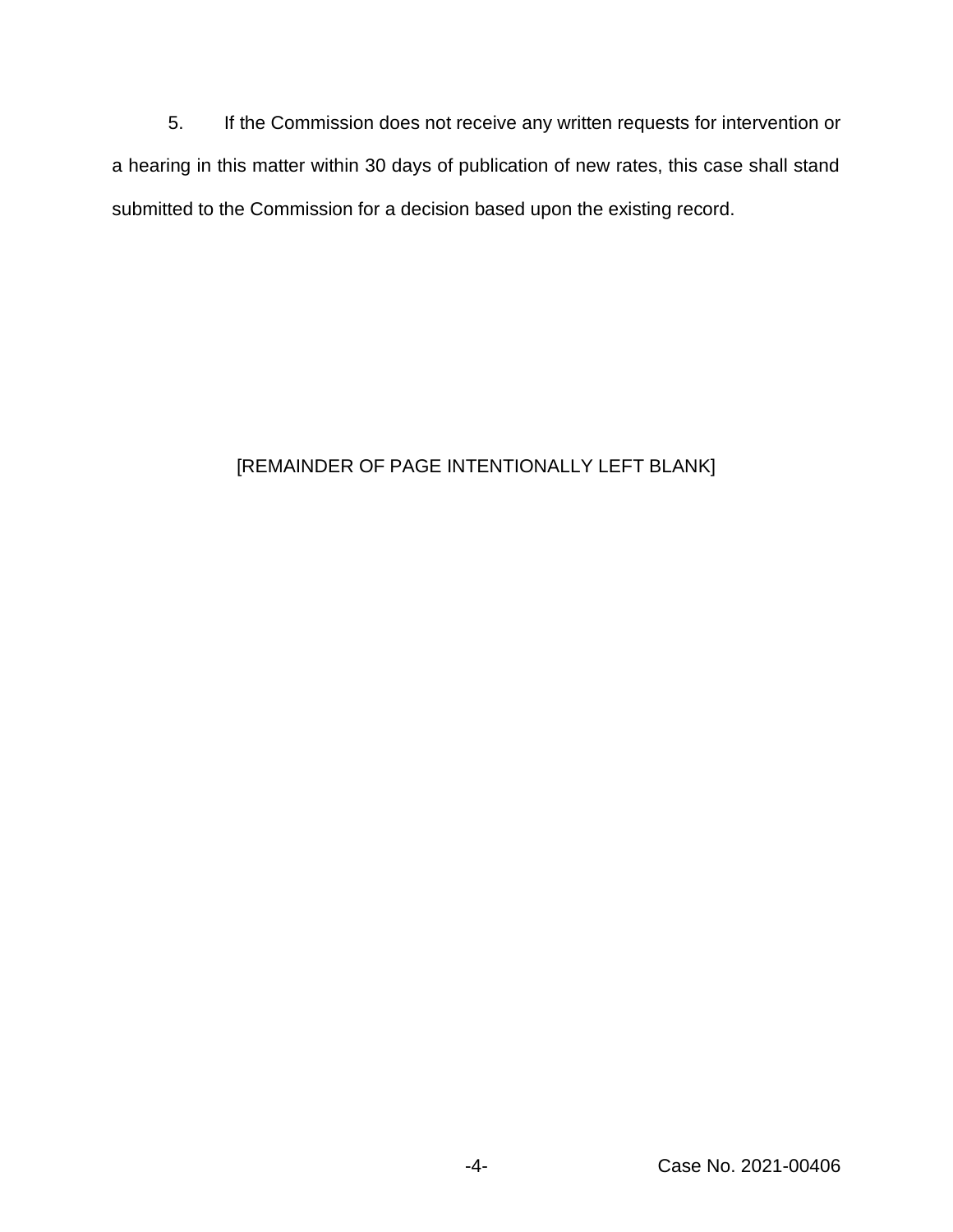PUBLIC SERVICE COMMISSION  $\frac{1}{2}$ 

\_\_\_\_\_\_\_\_\_\_\_\_\_\_\_\_\_\_\_\_\_\_\_\_\_\_\_

\_\_\_\_\_\_\_\_\_\_\_\_\_\_\_\_\_\_\_\_\_\_\_\_\_\_\_

**Chairman** 

Vice Chairman

Commissioner



ATTEST:

Bridwell

écutive Director

Case No. 2021-00406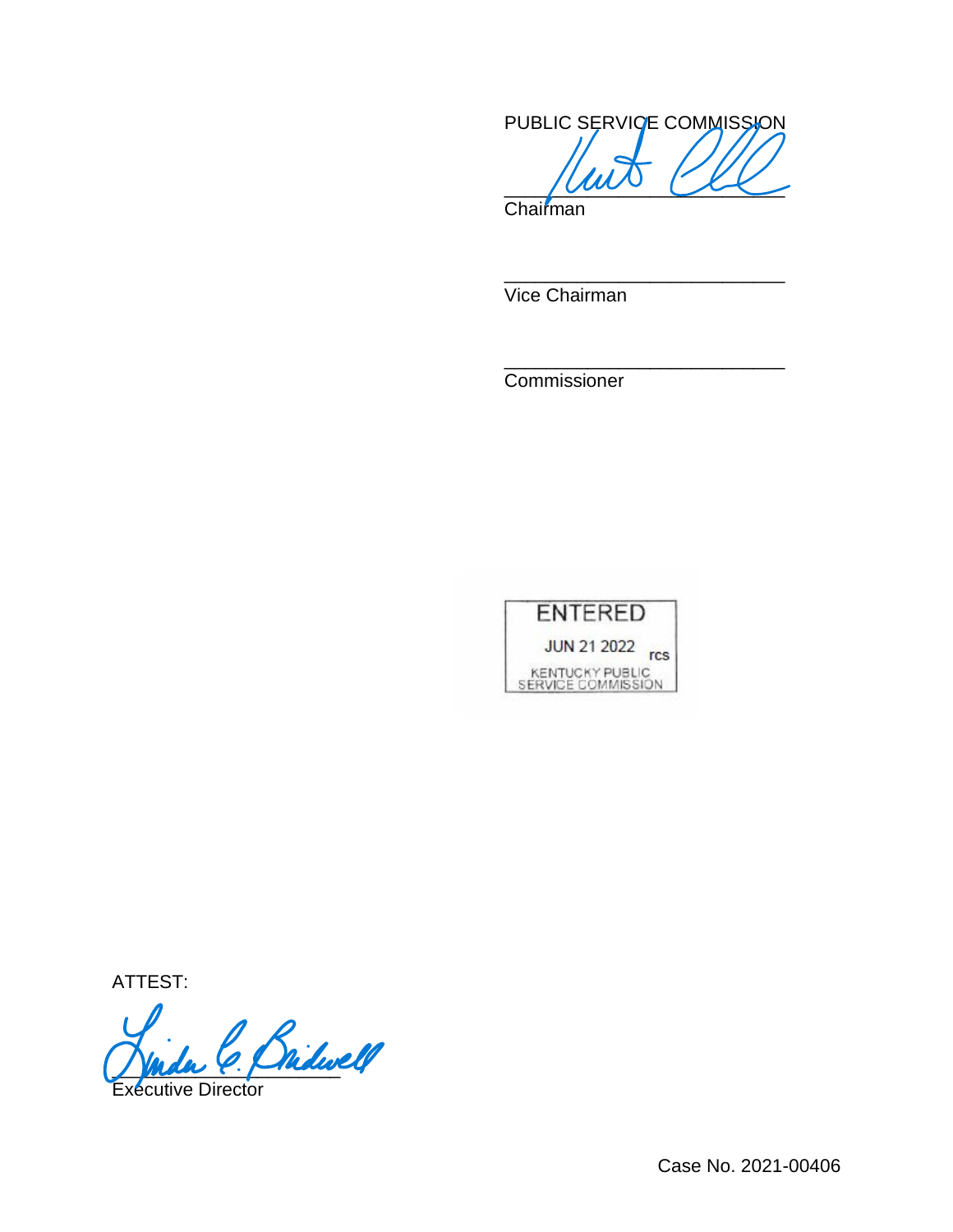### APPENDIX

### APPENDIX TO AN ORDER OF THE KENTUCKY PUBLIC SERVICE COMMISSION IN CASE NO. 2021-00406 DATED JUN 21 2022

On November 5, 2021, the Kentucky Public Service Commission (PSC) accepted for filing Western Fleming Water District's (Western Fleming District) application requesting to increase its revenue from water sales by \$10,822 an approximate increase of 0.80 percent. On April 29, 2022, Commission Staff determined that Western Fleming District requires an increase of \$32,015 or 2.38 percent in revenue from water sales. Western Fleming District requests the PSC approve its recommended revenue requirements and that Western Fleming District be allowed to implement the revised rates as follows:

| <b>Meter Size</b>                       |                | <b>Current</b>              | <b>Proposed</b> |              | % Increase |
|-----------------------------------------|----------------|-----------------------------|-----------------|--------------|------------|
| 5/8- x 3/4-lnch                         |                |                             |                 |              |            |
| First                                   | 1,000 Gallons  | \$18.63                     | \$19.07         | Minimum Bill | 2.36%      |
| <b>Next</b>                             | 6,000 Gallons  | 0.01028                     | 0.01053         | Per Gallon   | 2.43%      |
| <b>Next</b>                             | 3,000 Gallons  | 0.00846                     | 0.00866         | Per Gallon   | 2.36%      |
| Over                                    | 10,000 Gallons | 0.00677                     | 0.00693         | Per Gallon   | 2.36%      |
| 1 Connection                            |                | \$18.63                     | \$19.07         | Minimum Bill | 2.36%      |
| 2 Connections                           |                | 37.26                       | 38.14           | Minimum Bill | 2.36%      |
| 3 Connections                           |                | 55.89                       | 57.21           | Minimum Bill | 2.36%      |
| 5 Connections                           |                | 93.15                       | 95.35           | Minimum Bill | 2.36%      |
| 6 Connections                           |                | 111.78                      | 114.42          | Minimum Bill | 2.36%      |
| <b>Water Loss Reduction Surcharge</b>   |                |                             | \$1.46          | Per Meter    | N/A        |
| <b>Wholesale Rates</b>                  |                | \$0.00214                   | \$0.00219       | Per Gallon   | 2.34%      |
|                                         |                | <b>Nonrecurring Charges</b> |                 |              |            |
| Connection/Turn On Charge               |                |                             |                 | \$20.00      |            |
| <b>Reconnection Charge</b>              |                |                             |                 | \$30.00      |            |
| <b>Reconnection Charge, After Hours</b> |                |                             |                 | \$75.00      |            |
| <b>Return Check Charge</b>              |                |                             |                 | \$3.00       |            |
| <b>Service Call Charge</b>              |                |                             |                 | \$20.00      |            |
| Service Call Charge, After Hours        |                |                             |                 | \$50.00      |            |
| Service Line Inspections                |                |                             |                 | \$30.00      |            |

The proposed rates shall not become effective until the Public Service Commission has issued an Order approving these rates. The rates will increase the monthly bill of a typical residential customer using 4,000 gallons a month from \$59.75 to \$61.19, an increase of \$1.44 or approximately 2.41 percent. This filing may be examined at the offices of Western Fleming District located at 1500 Ewing Road in Ewing, Kentucky; telephone (606) 267 - 2120.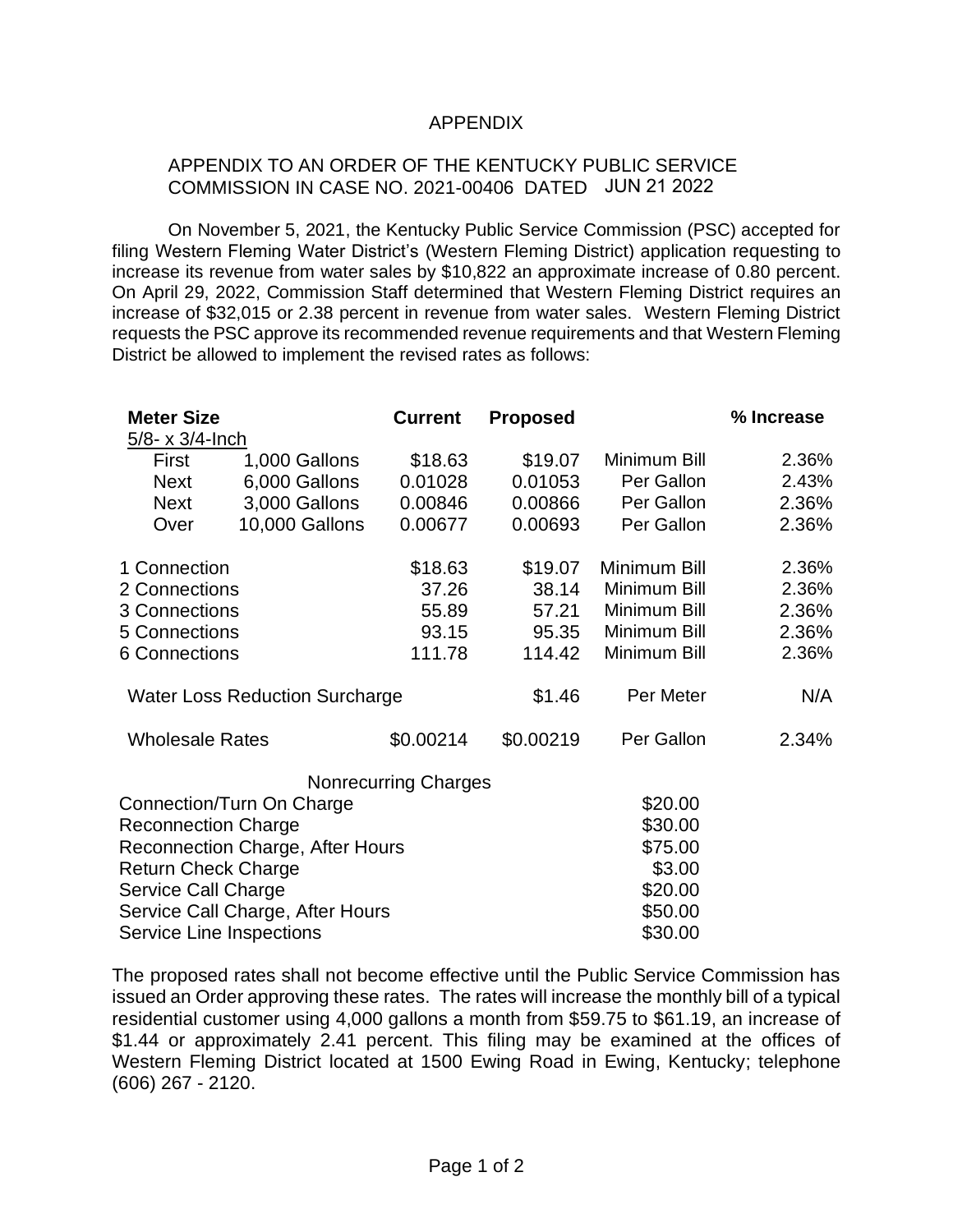Any person may examine this filing at the PSC located at 211 Sower Boulevard, Frankfort, Kentucky, Monday–Friday, 8:00 a.m. to 4:30 p.m. or on the PSC website at [https://psc.ky.gov/https://psc.ky.gov/;](https://psc.ky.gov/) telephone (502) 564-3940. A copy of the PSC Commission Staff's Report can be found at the following address:

# [Staff Report \(ky.gov\)](https://psc.ky.gov/pscscf/2021%20Cases/2021-00406/20220429_STAFF_REPORT.pdf)

Any person may submit comments on the proposed request no later than 30 days after the date of publication of customer notice. Comments shall be in writing and shall be submitted to the Executive Director, Public Service Commission, 211 Sower Boulevard, P.O. Box 615, Frankfort, Kentucky 40602. Comments may also be submitted by electronic mail to [psc.comment@ky.gov.](mailto:psc.comment@ky.gov) If the Commission does not receive any request for intervention or hearing in this matter within 30 days after the date of publication of this customer notice, the Commission will proceed to render a decision in the matter